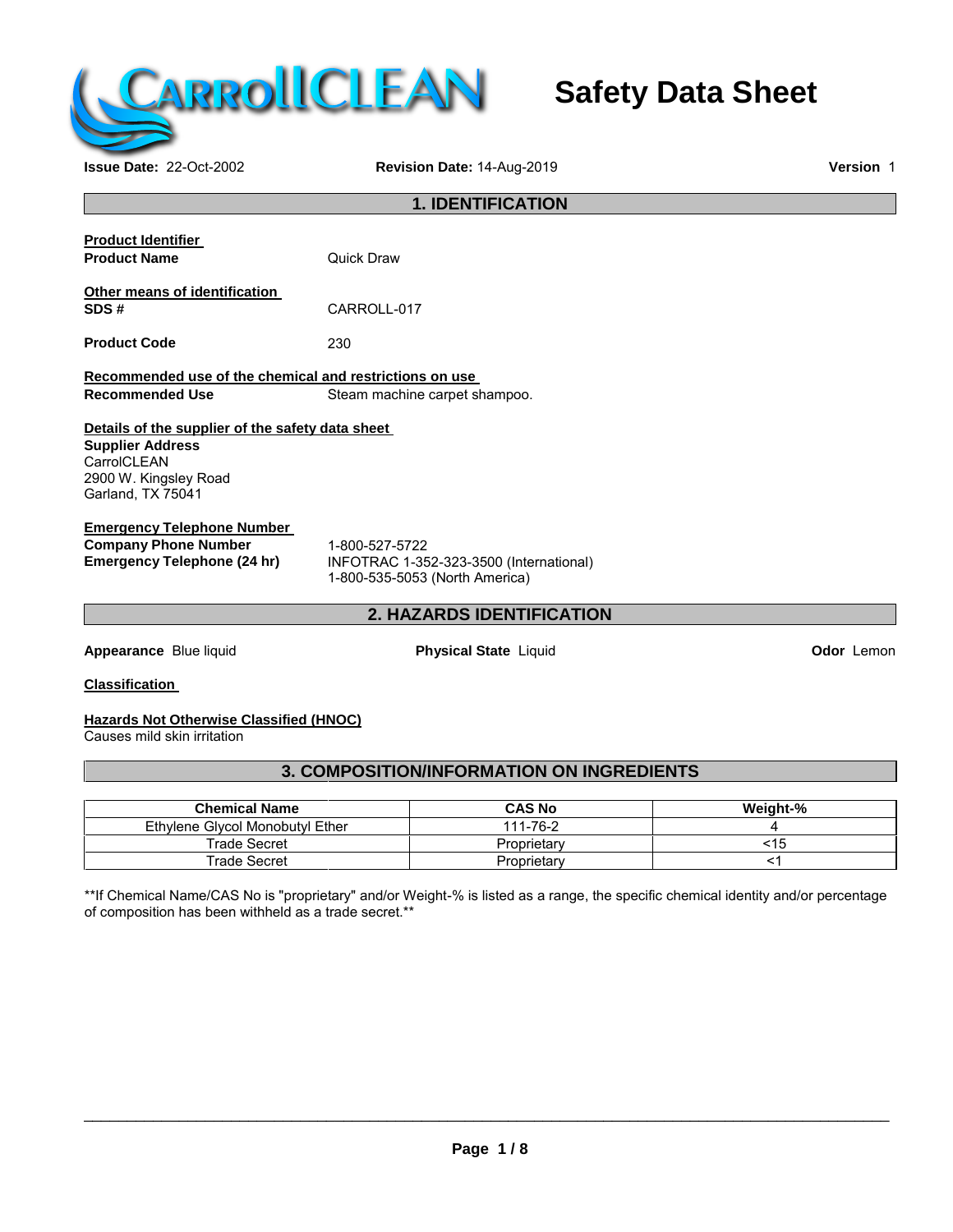#### **4. FIRST-AID MEASURES**

 $\overline{\phantom{a}}$  , and the contribution of the contribution of the contribution of the contribution of the contribution of the contribution of the contribution of the contribution of the contribution of the contribution of the

#### **First Aid Measures**

| <b>Eve Contact</b>                  | Rinse immediately with plenty of water, also under the eyelids, for at least 15 minutes. Seek<br>immediate medical attention/advice.                                |
|-------------------------------------|---------------------------------------------------------------------------------------------------------------------------------------------------------------------|
| <b>Skin Contact</b>                 | Take off contaminated clothing. Wash with soap and water. If irritation persists, seek<br>medical attention.                                                        |
| <b>Inhalation</b>                   | Remove to fresh air. Get medical attention if symptoms persist.                                                                                                     |
| Ingestion                           | Give large quantities of water. Do not induce vomiting. Get medical attention.                                                                                      |
| Most important symptoms and effects |                                                                                                                                                                     |
| <b>Symptoms</b>                     | Causes eye irritation. Contact may cause irritation and redness. Mist or vapor inhalation<br>can cause irritation to the nose, throat, and upper respiratory tract. |
|                                     | Indication of any immediate medical attention and special treatment needed                                                                                          |
|                                     |                                                                                                                                                                     |

**Notes to Physician** Treat symptomatically.

### **5. FIRE-FIGHTING MEASURES**

#### **Suitable Extinguishing Media**

Use extinguishing measures that are appropriate to local circumstances and the surrounding environment.

**Unsuitable Extinguishing Media** Not determined.

#### **Specific Hazards Arising from the Chemical**

None known.

#### **Protective equipment and precautions for firefighters**

As in any fire, wear self-contained breathing apparatus pressure-demand, MSHA/NIOSH (approved or equivalent) and full protective gear.

#### **6. ACCIDENTAL RELEASE MEASURES**

#### **Personal precautions, protective equipment and emergency procedures**

| <b>Environmental Precautions</b> | Prevent from entering into soil, ditches, sewers, waterways and/or groundwater. See |
|----------------------------------|-------------------------------------------------------------------------------------|
|                                  | Section 12, Ecological Information. See Section 13: DISPOSAL CONSIDERATIONS.        |

**Methods and material for containment and cleaning up**

**Methods for Containment** Prevent further leakage or spillage if safe to do so.

**Methods for Clean-Up** Flood area with water and then mop up. Dispose of in accordance with federal, state and local regulations.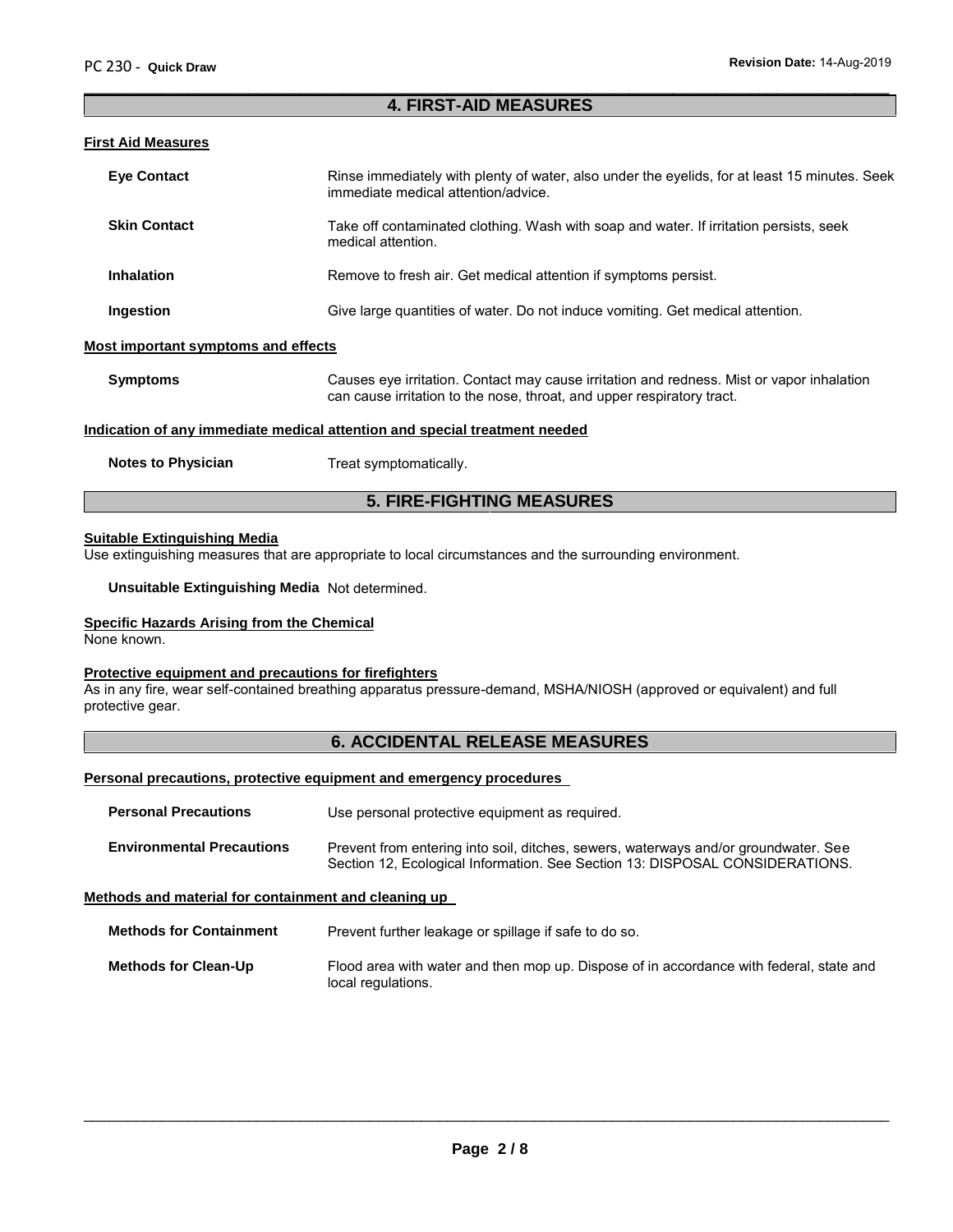# **7. HANDLING AND STORAGE**

 $\overline{\phantom{a}}$  , and the contribution of the contribution of the contribution of the contribution of the contribution of the contribution of the contribution of the contribution of the contribution of the contribution of the

#### **Precautions for safe handling**

| <b>Advice on Safe Handling</b> | Handle in accordance with good industrial hygiene and safety practice. Do not destroy or               |  |  |  |
|--------------------------------|--------------------------------------------------------------------------------------------------------|--|--|--|
|                                | deface the label. Wash thoroughly after handling. Use personal protection recommended in<br>Section 8. |  |  |  |
|                                |                                                                                                        |  |  |  |

### **Conditions for safe storage, including any incompatibilities**

**Storage Conditions** Keep containers tightly closed in a dry, cool and well-ventilated place. Store containers upright.

**Incompatible Materials** None known based on information supplied.

# **8. EXPOSURE CONTROLS/PERSONAL PROTECTION**

### **Exposure Guidelines**

| <b>Chemical Name</b>                        | <b>ACGIH TLV</b>              | <b>OSHA PEL</b>                                                                                                                                                          | <b>NIOSH IDLH</b>                                                                                             |
|---------------------------------------------|-------------------------------|--------------------------------------------------------------------------------------------------------------------------------------------------------------------------|---------------------------------------------------------------------------------------------------------------|
| Ethylene Glycol Monobutyl Ether<br>111-76-2 | TWA: 20 ppm                   | TWA: 50 ppm<br>TWA: 240 mg/m <sup>3</sup><br>(vacated) TWA: 25 ppm<br>(vacated) TWA: 120 mg/m <sup>3</sup><br>(vacated) $S^*$                                            | IDLH: 700 ppm<br>TWA: 5 ppm<br>TWA: 24 mg/m <sup>3</sup>                                                      |
| Trade Secret                                | STEL: 400 ppm<br>TWA: 200 ppm | TWA: 400 ppm<br>TWA: $980 \text{ mg/m}^3$<br>(vacated) TWA: 400 ppm<br>(vacated) TWA: 980 mg/m <sup>3</sup><br>(vacated) STEL: 500 ppm<br>(vacated) STEL: 1225 mg/m $^3$ | IDLH: 2000 ppm<br>TWA: 400 ppm<br>TWA: 980 mg/m <sup>3</sup><br>STEL: 500 ppm<br>STEL: 1225 mg/m <sup>3</sup> |

#### **Appropriate engineering controls**

**Engineering Controls** Apply technical measures to comply with the occupational exposure limits.

**Individual protection measures, such as personal protective equipment**

**Eye/Face Protection** Goggles.

**Skin and Body Protection** Rubber gloves.

**Respiratory Protection** Ensure adequate ventilation, especially in confined areas.

**General Hygiene Considerations** Handle in accordance with good industrial hygiene and safety practice.

# **9. PHYSICAL AND CHEMICAL PROPERTIES**

# **Information on basic physical and chemical properties**

| <b>Physical State</b> | Liquid             |                       |                |
|-----------------------|--------------------|-----------------------|----------------|
| Appearance            | <b>Blue liquid</b> | Odor                  | _emon          |
| Color                 | Blue               | <b>Odor Threshold</b> | Not determined |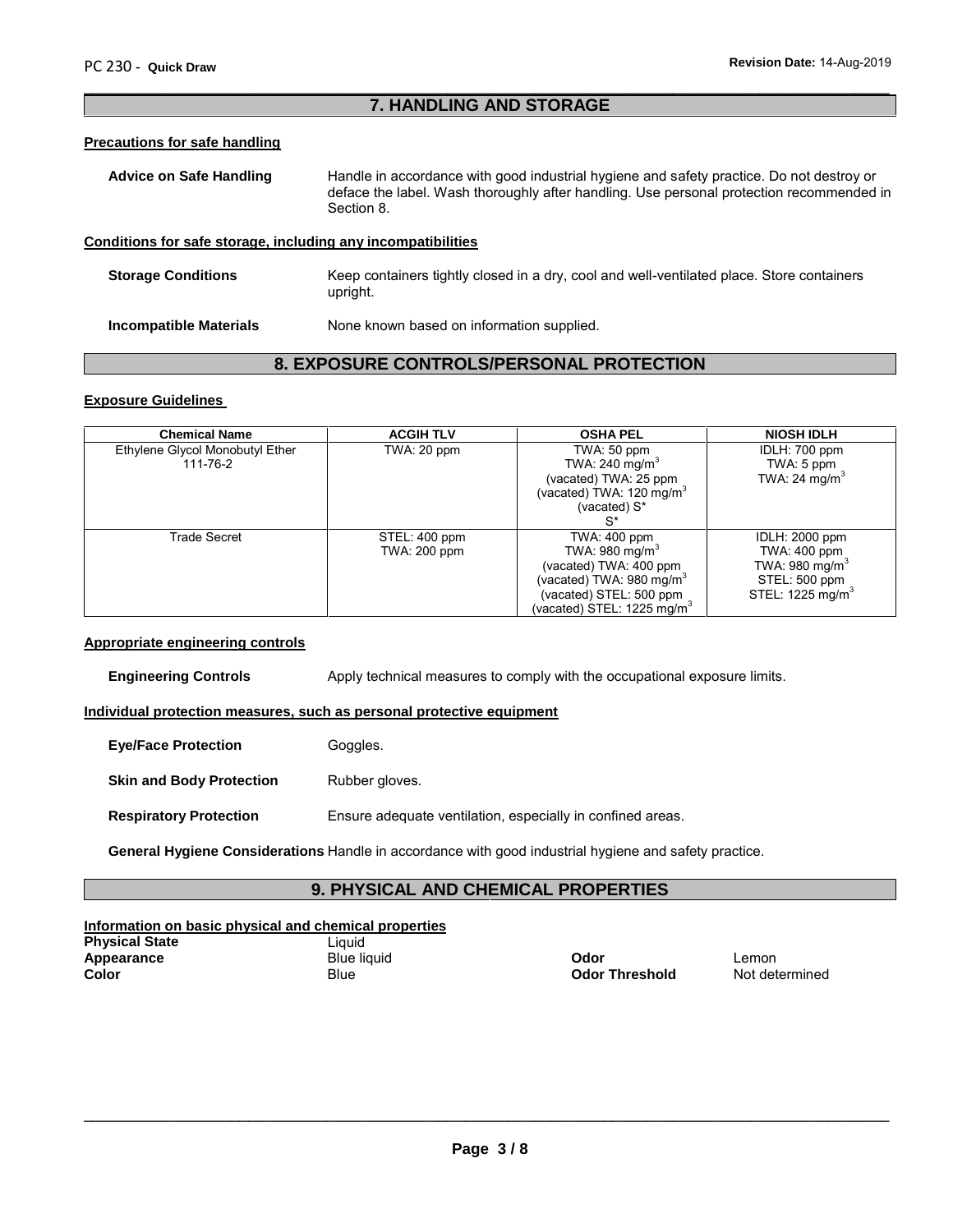| Values         |
|----------------|
| 10.4           |
| Not available  |
| Not determine  |
| None           |
| Not determine  |
| n/a-liquid     |
| Not determine  |
| Not determine  |
| Not available  |
| Not determine  |
| 1.15           |
| Completely sol |
| Not determine  |
| Not determine  |
| Not determine  |
| Not determine  |
| Not determine  |
| Not determine  |
| Not determine  |
| Not determine  |
|                |

**Property Property Remarks • Method**<br>10.4 **Not available Book** determined<br>None **Not determined Flammability (Solid, Gas)** n/a-liquid **Not determined Not determined Not available Not determined Specific Gravity** 1.15 (1=Water) Completely soluble Not determined **Not determined Not determined Not determined Not determined Not determined Not determined Not determined** 

# **10. STABILITY AND REACTIVITY**

 $\overline{\phantom{a}}$  , and the contribution of the contribution of the contribution of the contribution of the contribution of the contribution of the contribution of the contribution of the contribution of the contribution of the

#### **Reactivity**

Not reactive under normal conditions.

#### **Chemical Stability**

Stable under recommended storage conditions.

#### **Possibility of Hazardous Reactions**

None under normal processing.

#### **Conditions to Avoid**

None known.

#### **Incompatible Materials**

None known based on information supplied.

#### **Hazardous Decomposition Products**

None known based on information supplied.

# **11. TOXICOLOGICAL INFORMATION**

### **Information on likely routes of exposure**

| <b>Product Information</b> |                              |  |  |
|----------------------------|------------------------------|--|--|
| <b>Eye Contact</b>         | Avoid contact with eyes.     |  |  |
| <b>Skin Contact</b>        | Causes mild skin irritation. |  |  |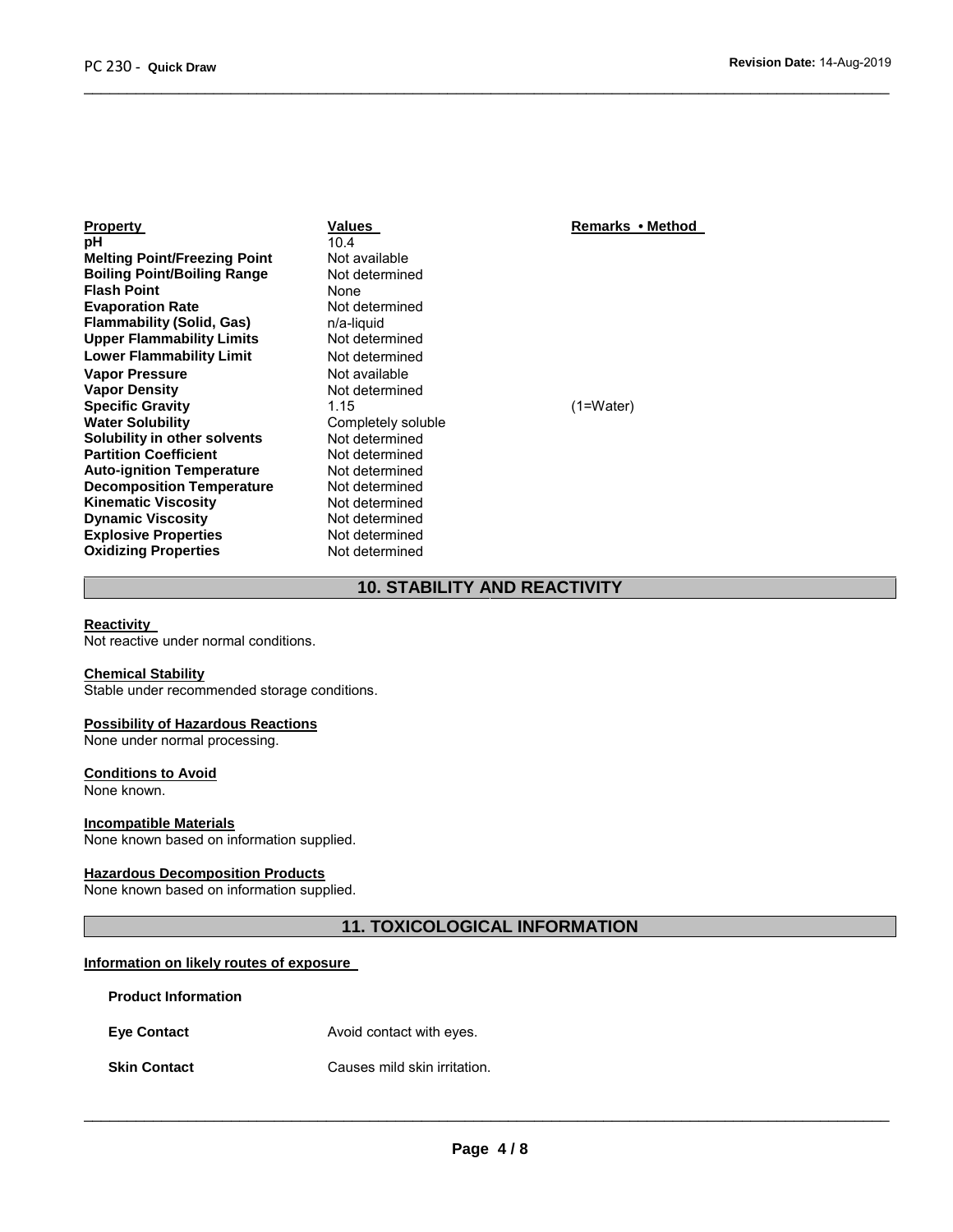# $\overline{\phantom{a}}$  , and the contribution of the contribution of the contribution of the contribution of the contribution of the contribution of the contribution of the contribution of the contribution of the contribution of the

**Inhalation** Avoid breathing vapors or mists.

**Ingestion** Do not taste or swallow.

## **Component Information**

| <b>Chemical Name</b>                        | Oral LD50             | Dermal LD50                                     | <b>Inhalation LC50</b>                         |  |
|---------------------------------------------|-----------------------|-------------------------------------------------|------------------------------------------------|--|
| Ethylene Glycol Monobutyl Ether<br>111-76-2 | $= 470$ mg/kg (Rat)   | $= 2270$ mg/kg (Rat) = 220 mg/kg<br>Rabbit)     | $= 2.21$ mg/L (Rat) 4 h = 450 ppm<br>Rat ) 4 h |  |
| <b>Trade Secret</b>                         |                       | $>$ 4640 mg/kg (Rabbit)                         | $\overline{\phantom{a}}$                       |  |
| <b>Trade Secret</b>                         | $> 10000$ mg/kg (Rat) |                                                 |                                                |  |
| <b>Trade Secret</b>                         | $= 4396$ mg/kg (Rat)  | $= 12800$ mg/kg (Rat) = 12870<br>mg/kg (Rabbit) | $= 72.6$ mg/L (Rat) 4 h                        |  |
| <b>Trade Secret</b>                         | $= 10$ g/kg (Rat)     |                                                 |                                                |  |

#### **Information on physical, chemical and toxicological effects**

**Symptoms** Please see section 4 of this SDS for symptoms.

#### **Delayed and immediate effects as well as chronic effects from short and long-term exposure**

**Carcinogenicity** Not classifiable as a human carcinogen.

| <b>Chemical Name</b>      | ACGIH | <b>IARC</b> | <b>NTP</b> | <b>OSHA</b> |
|---------------------------|-------|-------------|------------|-------------|
| Ethylene Glycol Monobutyl | A3    | Group 3     |            |             |
| Ether                     |       |             |            |             |
| 111-76-2                  |       |             |            |             |
| <b>Trade Secret</b>       |       | Group 3     |            | ,,          |
|                           |       |             |            |             |

#### **Legend**

*ACGIH (American Conference of Governmental Industrial Hygienists) A3 - Animal Carcinogen IARC (International Agency for Research on Cancer)*

*Group 3 IARC components are "not classifiable as human carcinogens"*

#### **Numerical measures of toxicity**

Not determined

# **12. ECOLOGICAL INFORMATION**

#### **Ecotoxicity**

An environmental hazard cannot be excluded in the event of unprofessional handling or disposal.

#### **Component Information**

| <b>Chemical Name</b>      | Algae/aquatic plants | Fish                      | <b>Toxicity to</b><br>microorganisms | Crustacea                 |
|---------------------------|----------------------|---------------------------|--------------------------------------|---------------------------|
| Ethylene Glycol Monobutyl |                      | 1490: 96 h Lepomis        |                                      | 1698 - 1940: 24 h Daphnia |
| Ether                     |                      | macrochirus mg/L LC50     |                                      | magna mg/L EC50 1000: 48  |
| 111-76-2                  |                      | static 2950: 96 h Lepomis |                                      | h Daphnia magna mg/L      |
|                           |                      | macrochirus mg/L LC50     |                                      | EC50                      |
| Trade Secret              |                      | 100: 96 h Oncorhynchus    |                                      | 100: 48 h water flea mg/L |
|                           |                      | mykiss mg/L LC50          |                                      | EC50                      |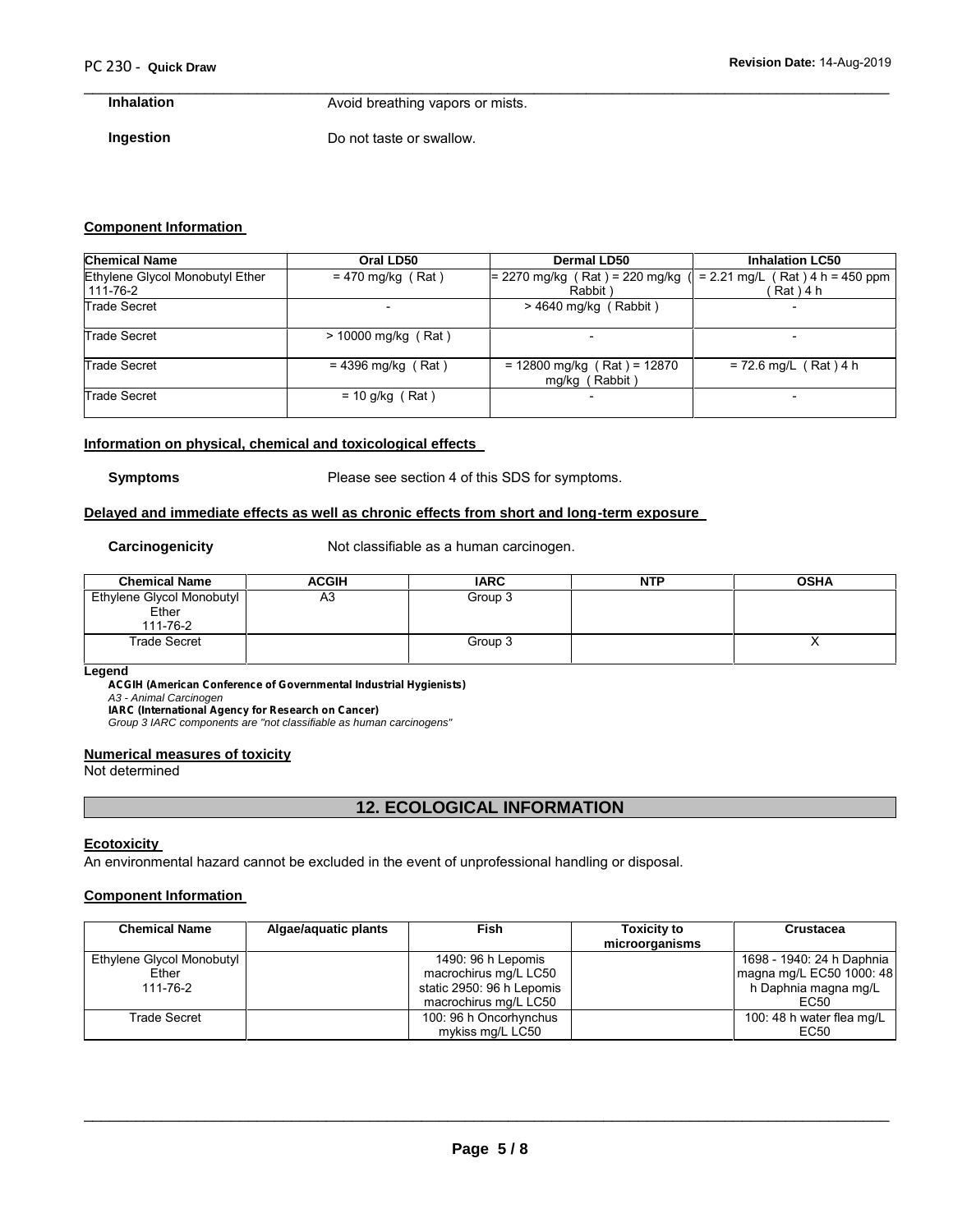| <b>Trade Secret</b>  |                                                                                                    | 13500 - 14500: 96 h<br>Pimephales promelas mg/L<br>C50 6800: 96 h Pimephales<br>promelas mg/L LC50 static<br>3040 - 4380: 96 h Lepomis<br>macrochirus mg/L LC50<br>static 13500: 96 h Lepomis<br>macrochirus mg/L LC50 |                                      | 2564: 48 h Daphnia magna<br>mg/L EC50  |
|----------------------|----------------------------------------------------------------------------------------------------|------------------------------------------------------------------------------------------------------------------------------------------------------------------------------------------------------------------------|--------------------------------------|----------------------------------------|
| <b>Chemical Name</b> | Algae/aquatic plants                                                                               | <b>Fish</b>                                                                                                                                                                                                            | <b>Toxicity to</b><br>microorganisms | <b>Crustacea</b>                       |
| <b>Trade Secret</b>  | 1000: 96 h Desmodesmus<br>subspicatus mg/L EC50<br>1000: 72 h Desmodesmus<br>subspicatus mg/L EC50 | 9640: 96 h Pimephales<br>promelas mg/L LC50 flow-<br>through 11130: 96 h<br>Pimephales promelas mg/L<br>LC50 static 1400000: 96 h<br>Lepomis macrochirus µg/L<br><b>LC50</b>                                           |                                      | 13299: 48 h Daphnia magna<br>mg/L EC50 |
| <b>Trade Secret</b>  | 1.01: 72 h Desmodesmus<br>subspicatus mg/L EC50                                                    | 41: 96 h Lepomis<br>macrochirus mg/L LC50<br>static 59.8: 96 h Pimephales<br>promelas mg/L LC50 static                                                                                                                 |                                      | 610: 24 h Daphnia magna<br>mg/L EC50   |

# **Persistence/Degradability**

Not determined.

# **Bioaccumulation**

Not determined.

#### **Mobility**

| <b>Chemical Name</b>                        | <b>Partition Coefficient</b> |
|---------------------------------------------|------------------------------|
| Ethylene Glycol Monobutyl Ether<br>111-76-2 | 0.81                         |
| <b>Trade Secret</b>                         | 0.05                         |

#### **Other Adverse Effects**

Not determined

# **13. DISPOSAL CONSIDERATIONS**

#### **Waste Treatment Methods**

| <b>Disposal of Wastes</b>     | Disposal should be in accordance with applicable regional, national and local laws and<br>regulations. |
|-------------------------------|--------------------------------------------------------------------------------------------------------|
| <b>Contaminated Packaging</b> | Disposal should be in accordance with applicable regional, national and local laws and<br>regulations. |

#### **California Hazardous Waste Status**

| <b>Chemical Name</b> | California Hazardous Waste Status |
|----------------------|-----------------------------------|
| Trade Secret         | Toxic                             |
|                      | 'gnitable                         |

# **14. TRANSPORT INFORMATION**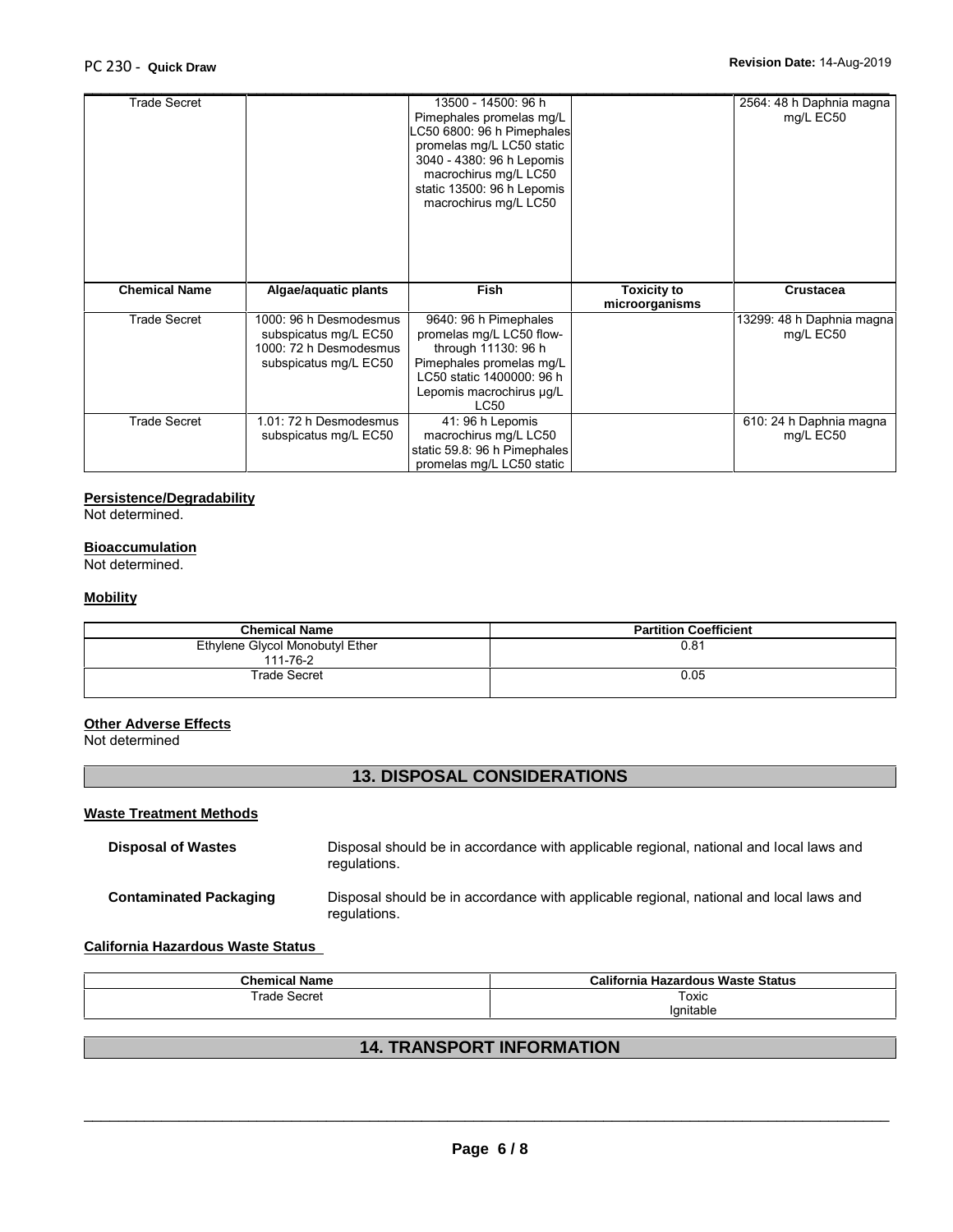| <u>Note</u> | Please see current shipping paper for most up to date shipping information, including<br>exemptions and special circumstances. |
|-------------|--------------------------------------------------------------------------------------------------------------------------------|
| <u>DOT</u>  | Not regulated                                                                                                                  |
| <b>IATA</b> | Not regulated                                                                                                                  |
| <b>IMDG</b> | Not regulated                                                                                                                  |

# **15. REGULATORY INFORMATION**

#### **International Inventories**

| <b>Chemical Name</b>      | <b>TSCA</b> | <b>DSL</b> | <b>NDSL</b> | <b>EINECS</b> | <b>ELINCS</b> | <b>ENCS</b> | <b>IECSC</b> | <b>KECL</b> | <b>PICCS</b> | <b>AICS</b> |
|---------------------------|-------------|------------|-------------|---------------|---------------|-------------|--------------|-------------|--------------|-------------|
| Ethylene Glycol Monobutyl | Present     |            |             | Present       |               | Present     |              | Present     |              |             |
| Ether                     |             |            |             |               |               |             |              |             |              |             |
| Trade Secret              | Present     |            |             | Present       |               | Present     |              | Present     |              |             |
| Trade Secret              | Present     |            |             | Present       |               | Present     |              | Present     |              |             |

#### **Legend:**

*TSCA - United States Toxic Substances Control Act Section 8(b) Inventory*

*DSL/NDSL - Canadian Domestic Substances List/Non-Domestic Substances List*

*EINECS/ELINCS - European Inventory of Existing Chemical Substances/European List of Notified Chemical Substances*

*ENCS - Japan Existing and New Chemical Substances*

*IECSC - China Inventory of Existing Chemical Substances*

*KECL - Korean Existing and Evaluated Chemical Substances*

*PICCS - Philippines Inventory of Chemicals and Chemical Substances*

*AICS - Australian Inventory of Chemical Substances*

#### **US Federal Regulations**

#### **CERCLA**

This material, as supplied, does not contain any substances regulated as hazardous substances under the Comprehensive Environmental Response Compensation and Liability Act (CERCLA) (40 CFR 302) or the Superfund Amendments and Reauthorization Act (SARA) (40 CFR 355).

#### **SARA 313**

| <b>Chemical Name</b>                       | CAS No   | Weight-% | <b>SARA 313 - Threshold</b><br>Values % |
|--------------------------------------------|----------|----------|-----------------------------------------|
| Ethylene Givcol Monobutyl Ether - 111-76-2 | 111-76-2 | .9999    |                                         |
| Trade Secret -                             |          |          | ن. ا                                    |

## **CWA (Clean Water Act)**

This product does not contain any substances regulated as pollutants pursuant to the Clean Water Act (40 CFR 122.21 and 40 CFR 122.42)

#### **US State Regulations**

#### **California Proposition 65**

This product does not contain any Proposition 65 chemicals.

#### **U.S. State Right-to-Know Regulations**

| C.hr<br>---<br>--<br>. | <b>New</b> | המח<br>. . | н |
|------------------------|------------|------------|---|
|                        |            |            |   |